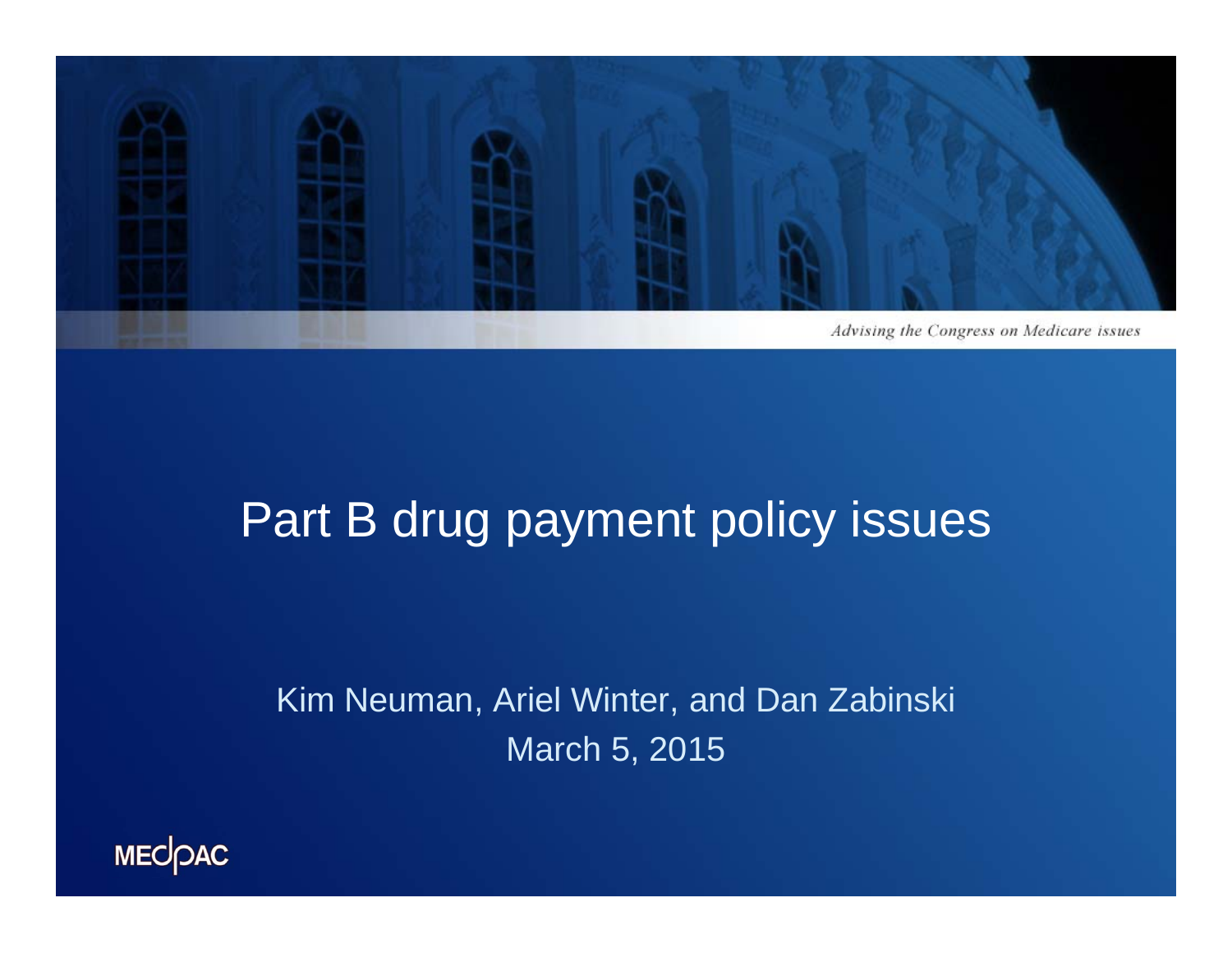#### Outline of presentation

- Background on Part B covered drugs and the average sales price payment (ASP) system
- **Policy alternatives to Medicare's payment of** 106% of ASP
- **Background on the 340B drug pricing** program
- Estimates of 340B discounts and Medicare payments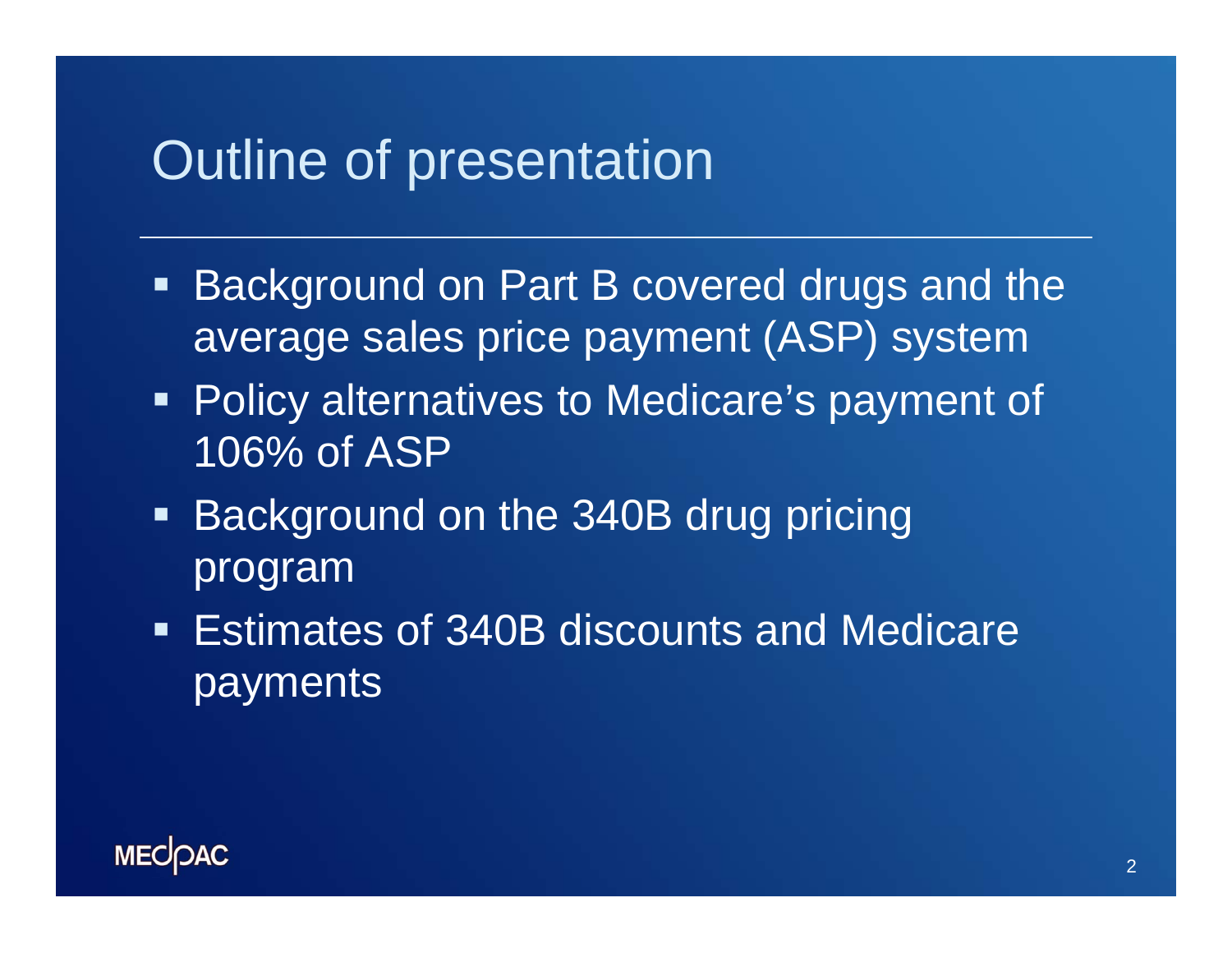## Background on Part B drugs and Medicare payment

- П Medicare spent more than \$19 billion in 2013 on Part B covered drugs, including:
	- $\blacksquare$  Drugs administered in physician offices or hospital outpatient departments considered "not usually self-administered" (e.g., chemotherapy infusions, eye injections)
	- Certain drugs furnished by suppliers (e.g., inhalation drugs; oral-anticancer, antiemetic, and immunosuppressive drugs)
- $\blacksquare$  Medicare pays providers for most Part B drugs at a prospective rate equal to 106% of the average sales price (ASP)
- $\blacksquare$  Concern expressed about the 6% add-on to ASP potentially incentivizing use of higher-priced drugs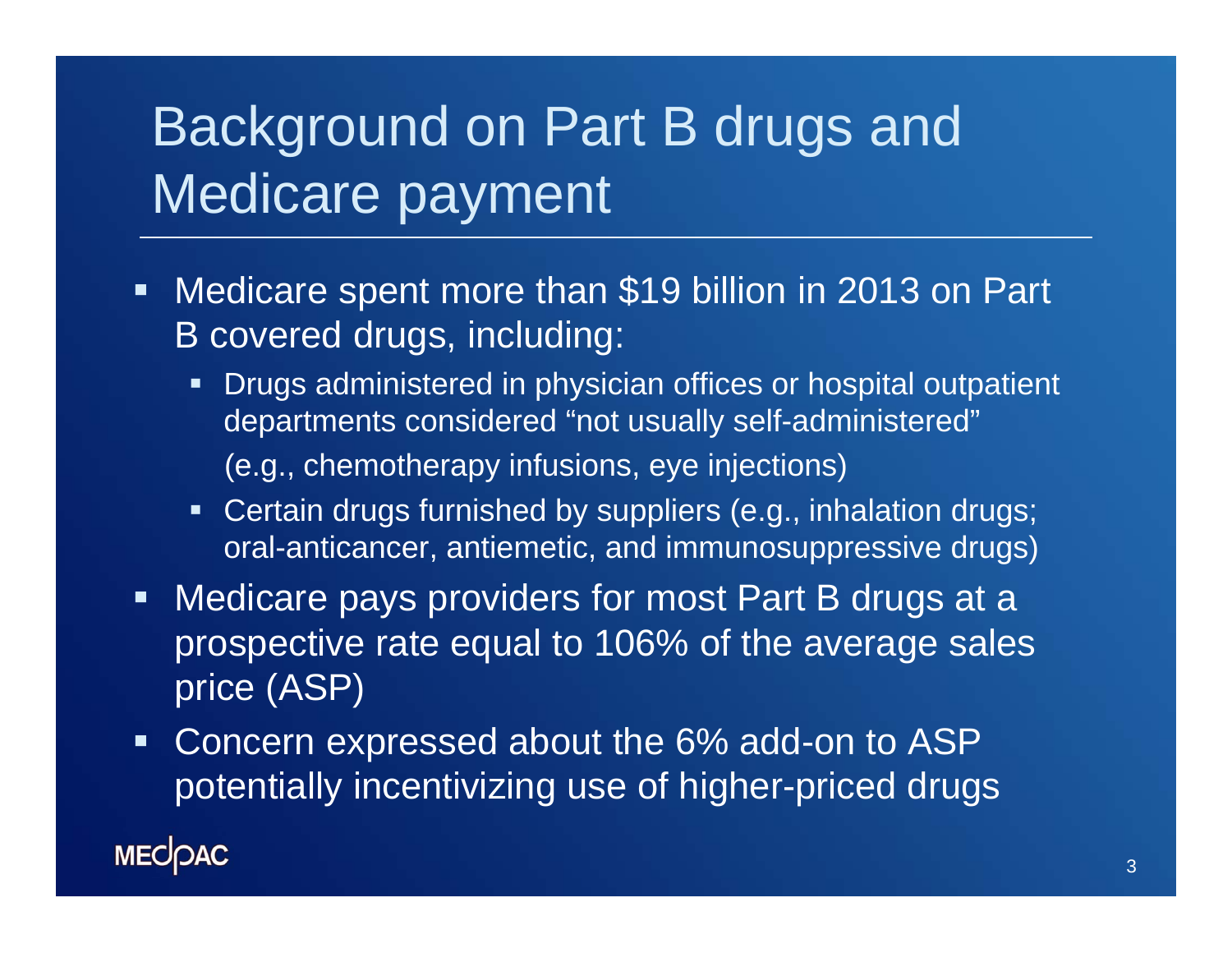#### Background on ASP

- **ASP** is not the actual price an individual provider pays for the drug
- **ASP reflects the average price realized by the drug** manufacturer for sales to all purchasers (with exceptions) net of rebates, discounts, and price concessions
- $\blacksquare$ Manufacturers report ASP data to CMS quarterly
- $\blacksquare$  The ASP+6% payment rate for a drug each quarter is based on ASP data from two quarters prior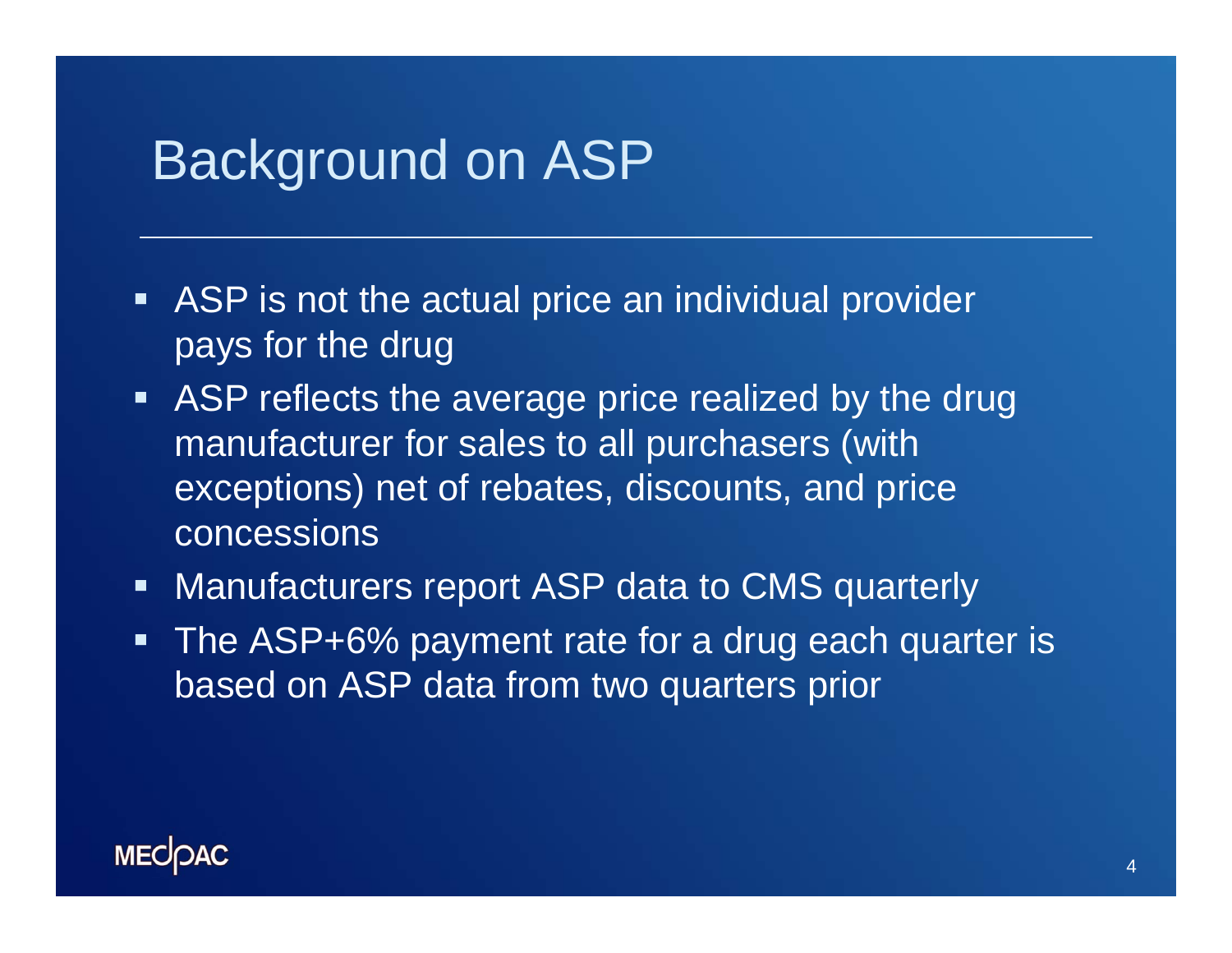### Does the 6% add-on to ASP incentivize the use of higher priced drugs?

- $\blacksquare$  Few studies exist examining the effect of the 6% add-on on provider prescribing patterns
- **Conceptually, a 6% margin on Part B drugs could** incentivize the use of higher-priced drugs if there were differently priced substitutes available
- **Providers' actual margins on Part B drugs likely vary** across drugs and providers due to:
	- **Price variation across purchasers**
	- Price changes and two-quarter lag in ASP+6 rate
	- **Prompt pay discounts not passed on to final purchasers**
	- $\blacksquare$  . Other factors (e.g., wholesaler mark-up or sales tax)

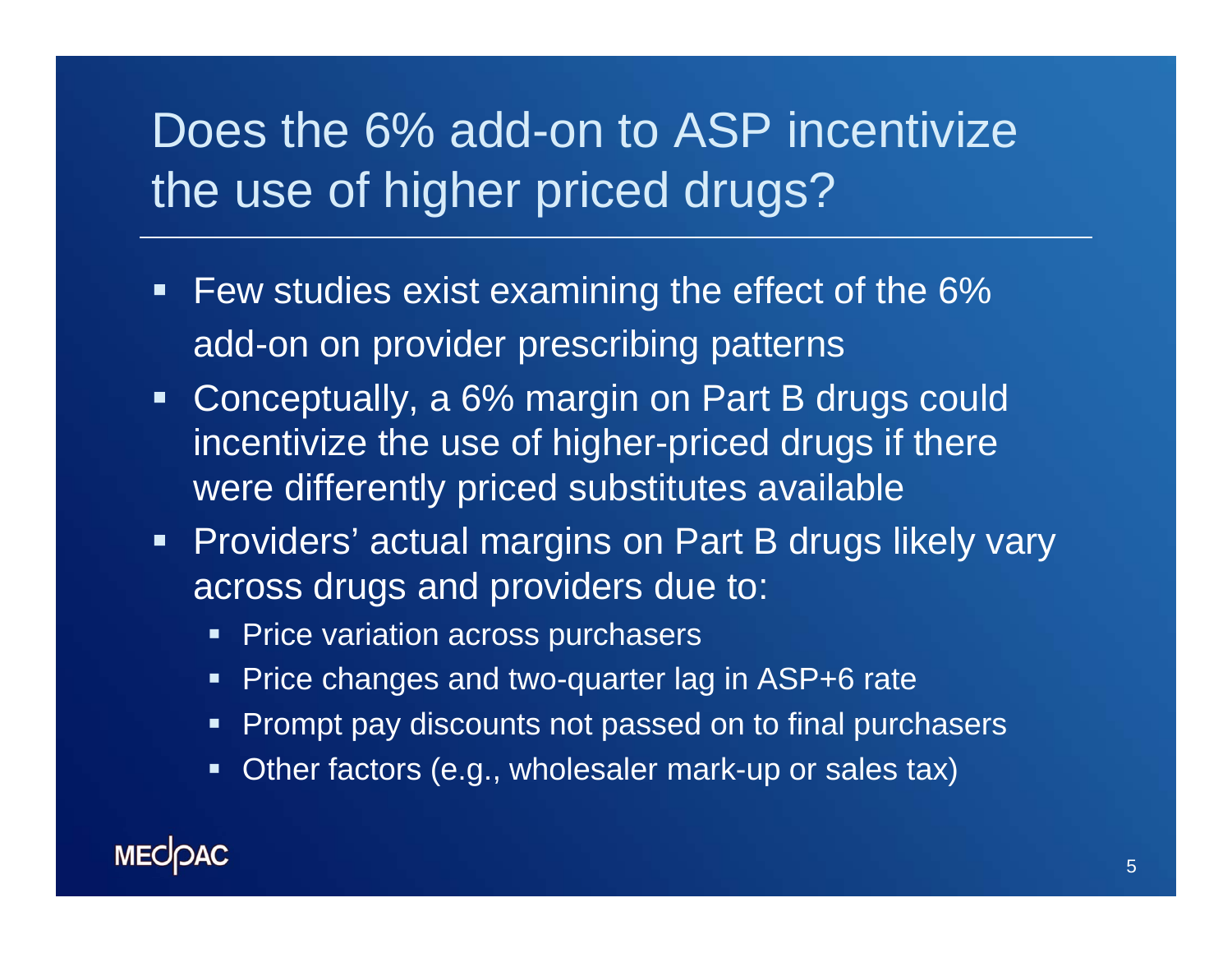## Modeling policy alternatives to 106% ASP that include a flat add-on

- **Modeled two policy options that were** budget neutral to ASP+6%
	- Option 1: 100% ASP + \$24 per drug administered per day
	- Option 2: 102.5% ASP + \$14 per drug administered per day
- **Modeled budget neutrality under the** assumption of no change in utilization
- **Modeled pre-sequester payment rates**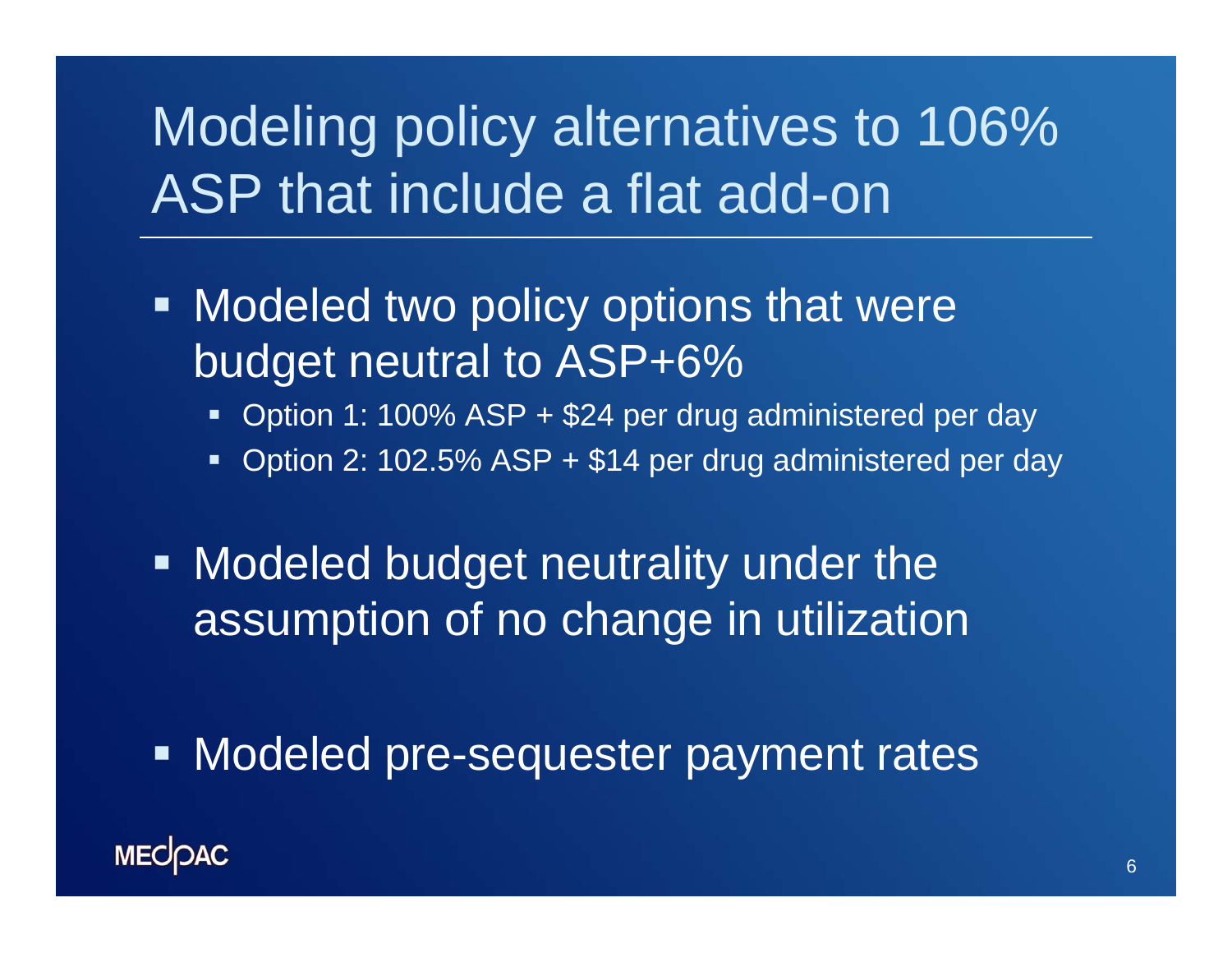# Comparison of payment rates under current policy and illustrative options

|                          | <b>Payment rate (in dollars)</b>        |                                   |                                     | <b>Payment rate</b><br>(expressed as %ASP) |                                     |
|--------------------------|-----------------------------------------|-----------------------------------|-------------------------------------|--------------------------------------------|-------------------------------------|
| <b>ASP</b> per<br>admin. | <b>Current rate:</b><br><b>106% ASP</b> | Option 1:<br>100% ASP<br>$+$ \$24 | Option 2:<br>102.5% ASP<br>$+$ \$14 | Option 1:<br>100% ASP<br>$+$ \$24          | Option 2:<br>102.5% ASP<br>$+$ \$14 |
| \$10                     | \$10.60                                 | \$34                              | \$24.25                             | 340.0%                                     | 242.5%                              |
| \$100                    | \$106                                   | \$124                             | \$117                               | 124.0%                                     | 116.5%                              |
| \$400                    | \$424                                   | \$424                             | \$424                               | 106.0%                                     | 106.0%                              |
| \$1000                   | \$1,060                                 | \$1,024                           | \$1,039                             | 102.4%                                     | 103.9%                              |
| \$2500                   | \$2,650                                 | \$2,524                           | \$2,577                             | 101.0%                                     | 103.1%                              |
| \$5000                   | \$5,300                                 | \$5,024                           | \$5,139                             | 100.5%                                     | 102.8%                              |

Note: Payment amounts are before the application of the sequester. ASP per administration (admin) is defined as the ASP unit price times the number of units of the drug furnished to the patient on a particular day. Under the two policy options, the flat fee add-on is paid per drug per administration day (regardless of the number of units administered). For drugs furnished by suppliers, the flat add-on is assumed to be paid per prescription.



Data are preliminary and subject to change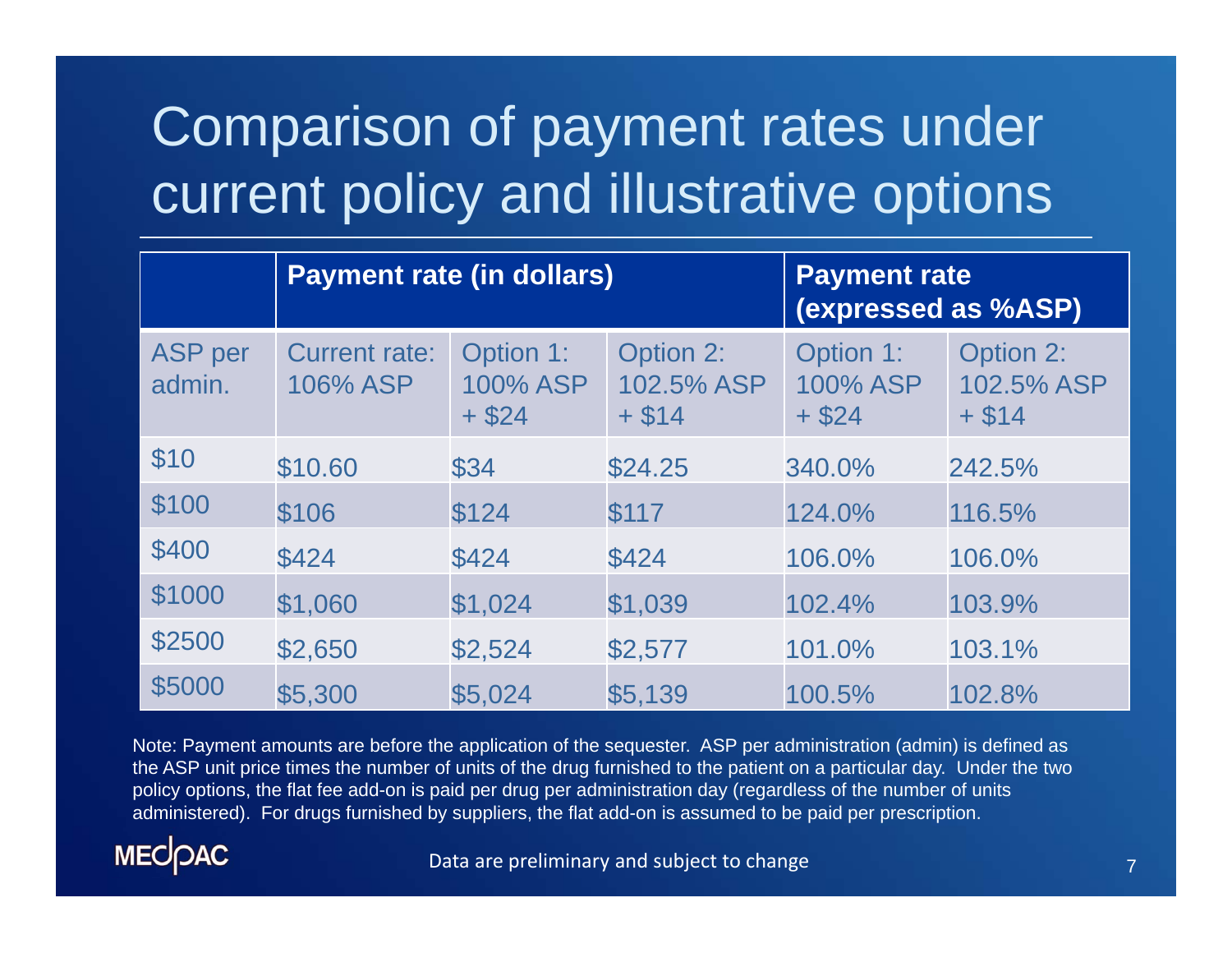# Implication of policy options for low-priced drugs

- Ξ Payment rates for low-priced drugs would increase
- Ξ May create incentives for:
	- **Substitution of low-priced drugs for high-priced** drugs where therapeutic alternatives exist
	- **More use of low-priced drugs in general since** relatively large margin

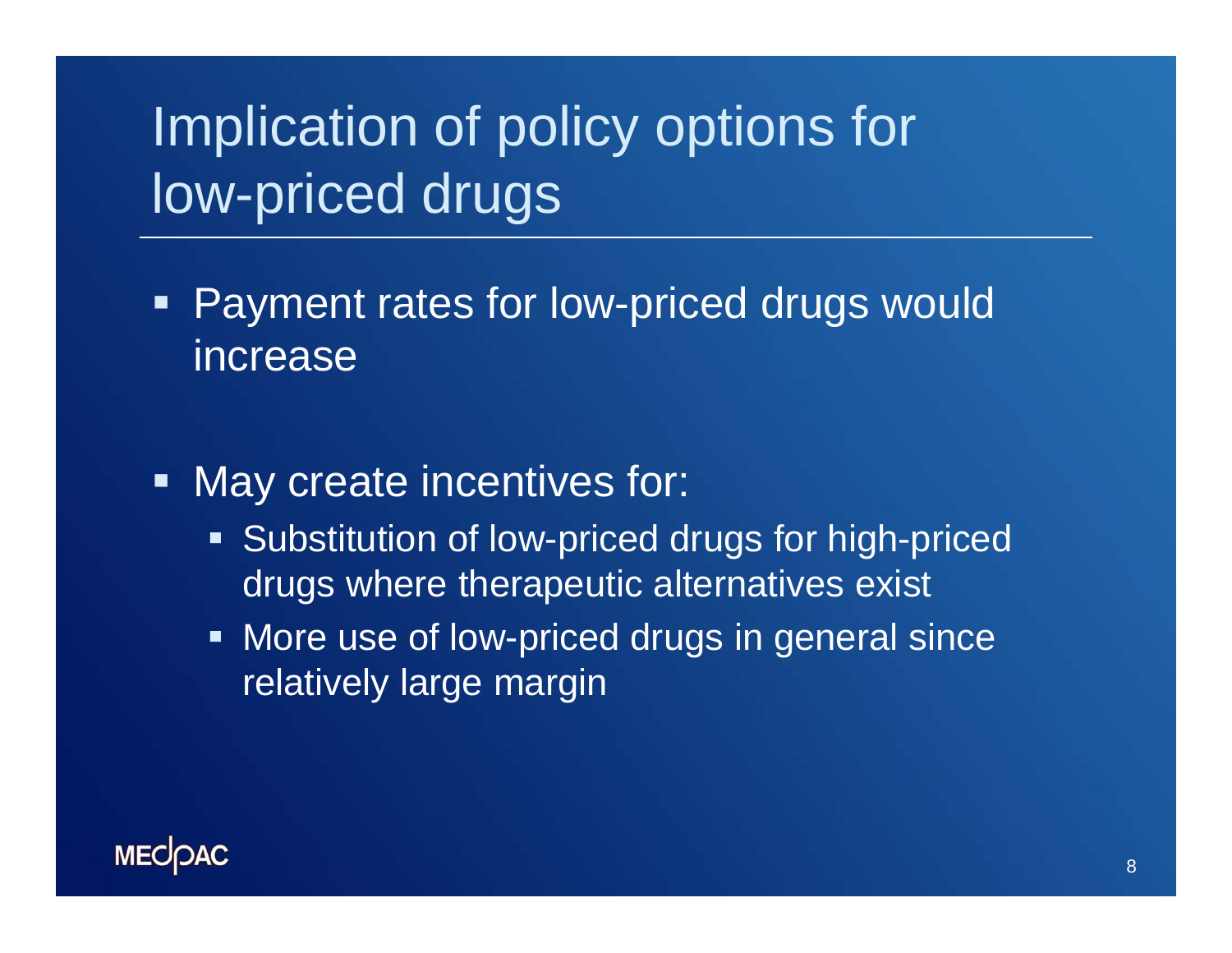# Implications of policy options for high-priced drugs

Would providers be able to obtain very expensive drugs within the Medicare payment rate?

- Option 1 (100% ASP + \$24): providers may have difficulty purchasing some very expensive drugs within the Medicare rate
- Option 2 (102.5% ASP + \$14): more likely providers would be able to purchase very expensive drugs within the Medicare rate
- Would depend on how drug manufacturers respond. For example, following implementation of ASP+6% in 2005, manufacturers reduced price variation across purchasers.
- **Estimates are pre-sequester**

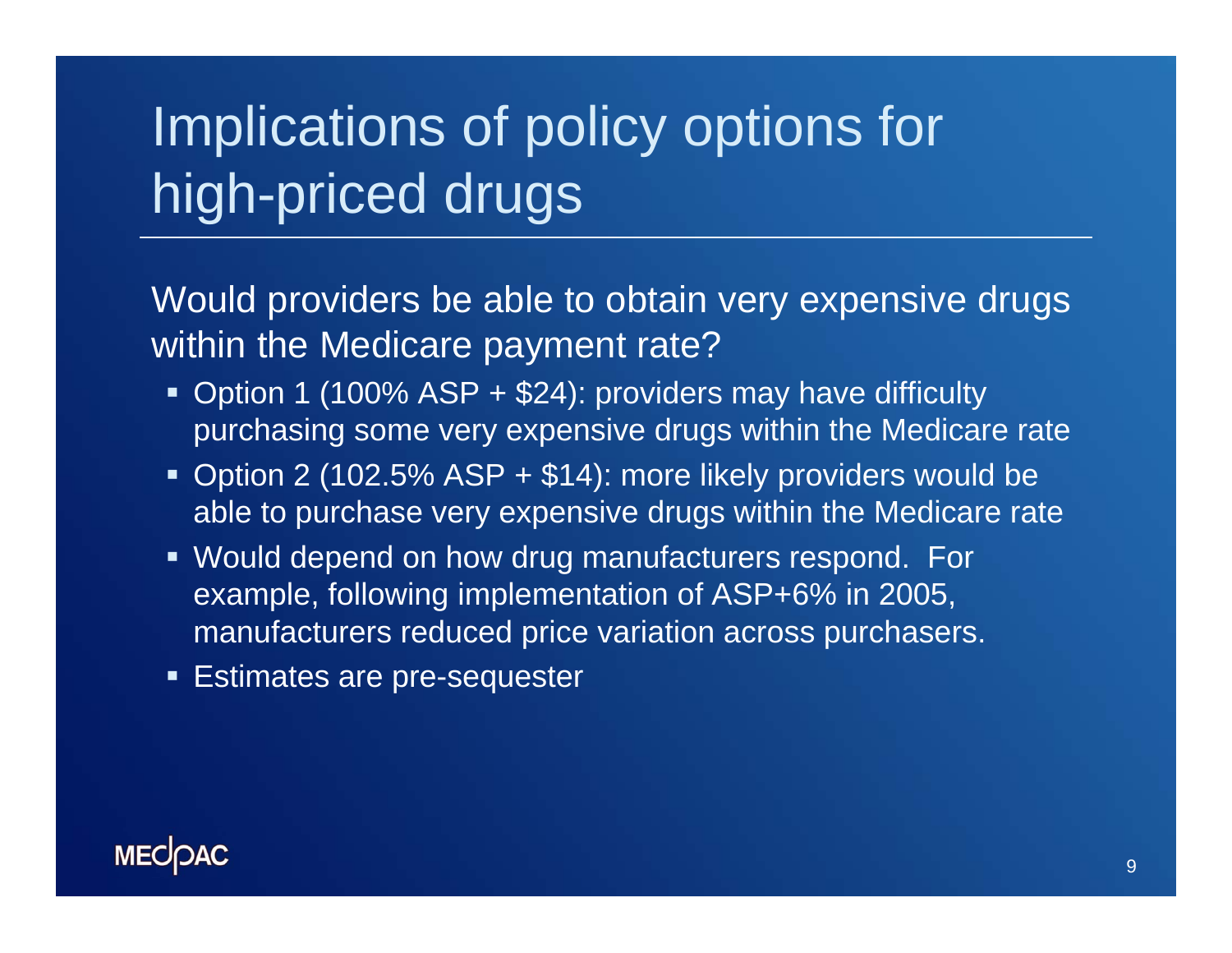## A flat add-on would redistribute revenues across providers

- A flat add-on would increase payments to suppliers and physicians overall, but decrease payments to hospitals and some physician specialties
- **For example, under option 2, Part B drug revenues** are estimated to:
	- $\blacksquare$ Increase for physicians overall (0.8%)
	- $\blacksquare$  Decrease for oncologists (-0.9%), ophthalmologists (-2.2%), and rheumatologists (-1.4%)
	- **If the Increase for primary care (6.5%) and other specialties (7.5%)**
	- **Decrease for outpatient hospitals (-2.2%)**
	- $\blacksquare$ Increase for suppliers (4.5%)

**MECOAC** 

10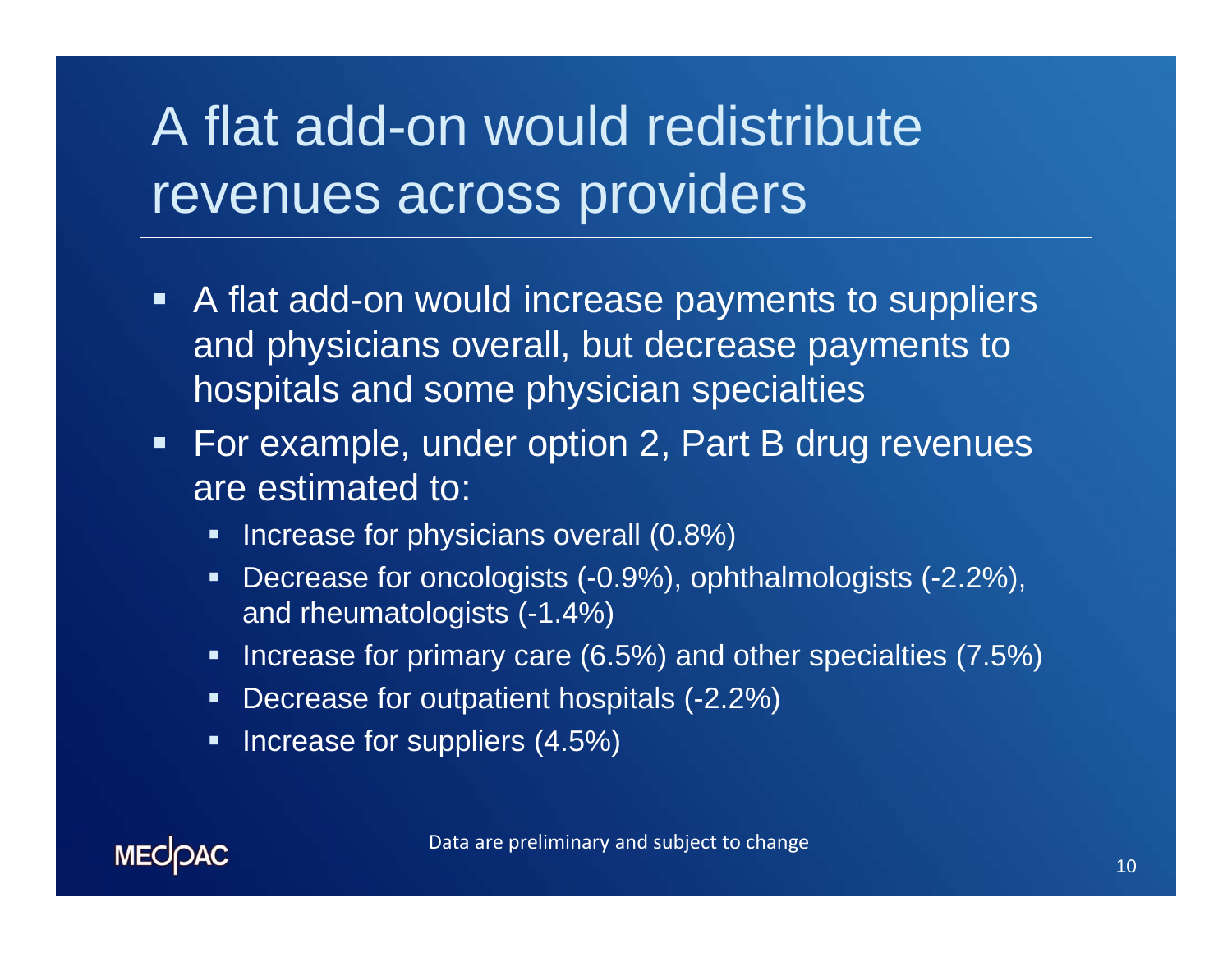# Background on 340B Drug Pricing Program

- **Allows certain providers ("covered entities") to** obtain discounted prices on outpatient drugs (prescription drugs and biologicals other than vaccines)
- Covered entities include DSH hospitals, CAHs, other hospitals, certain clinics
- Ξ Discounts under 340B comparable to Medicaid drug rebates
- **Program has grown rapidly since 2005 (spending** on drugs, number of covered entities)

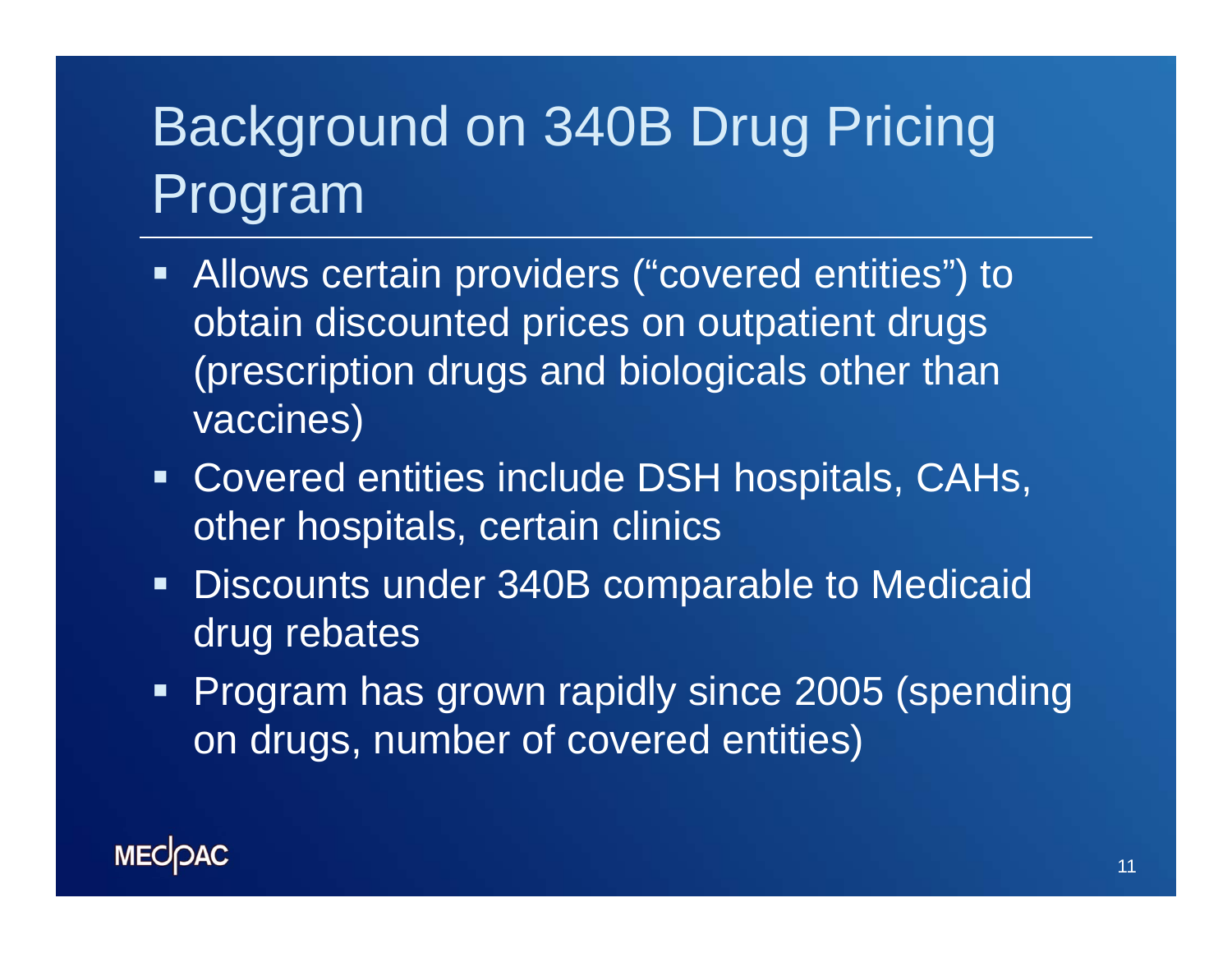### Medicare pays for 340B drugs provided by covered entities to beneficiaries

- **Under outpatient PPS, Medicare pays** same rates for Part B drugs to 340B hospitals and non-340B hospitals, even though 340B hospitals can purchase drugs at steep discounts
- **Medicare spending for Part B drugs at** 340B hospitals grew from \$0.5 billion in 2004 to \$3.4 billion in 2013

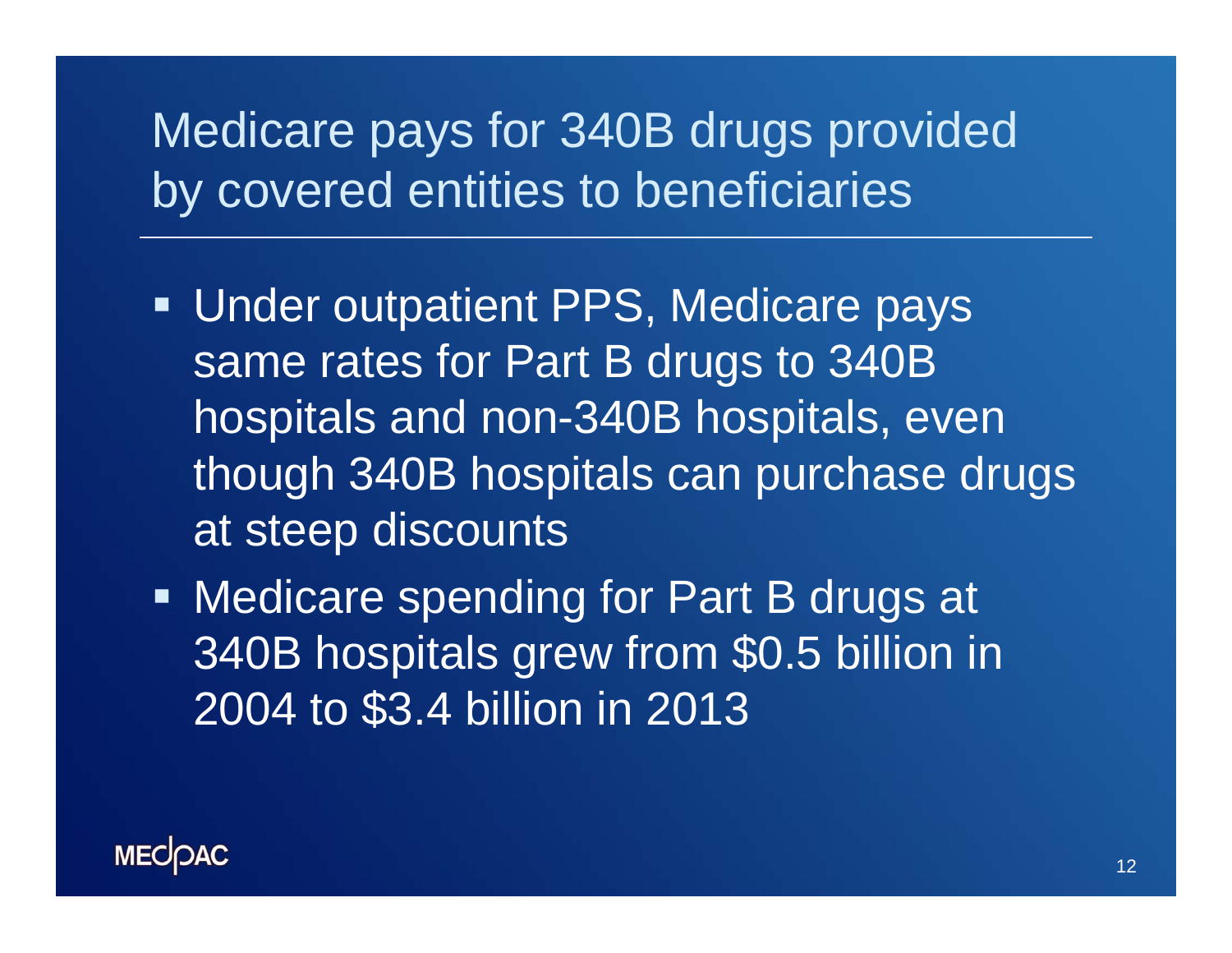## HRSA sets 340B ceiling prices for outpatient drugs

- Ceiling price = maximum price manufacturer can charge for 340B drug
- Based on statutory formula used to calculate Medicaid drug rebates
- **HRSA maintains file of ceiling prices for** covered entities but prohibited from publicly disclosing them

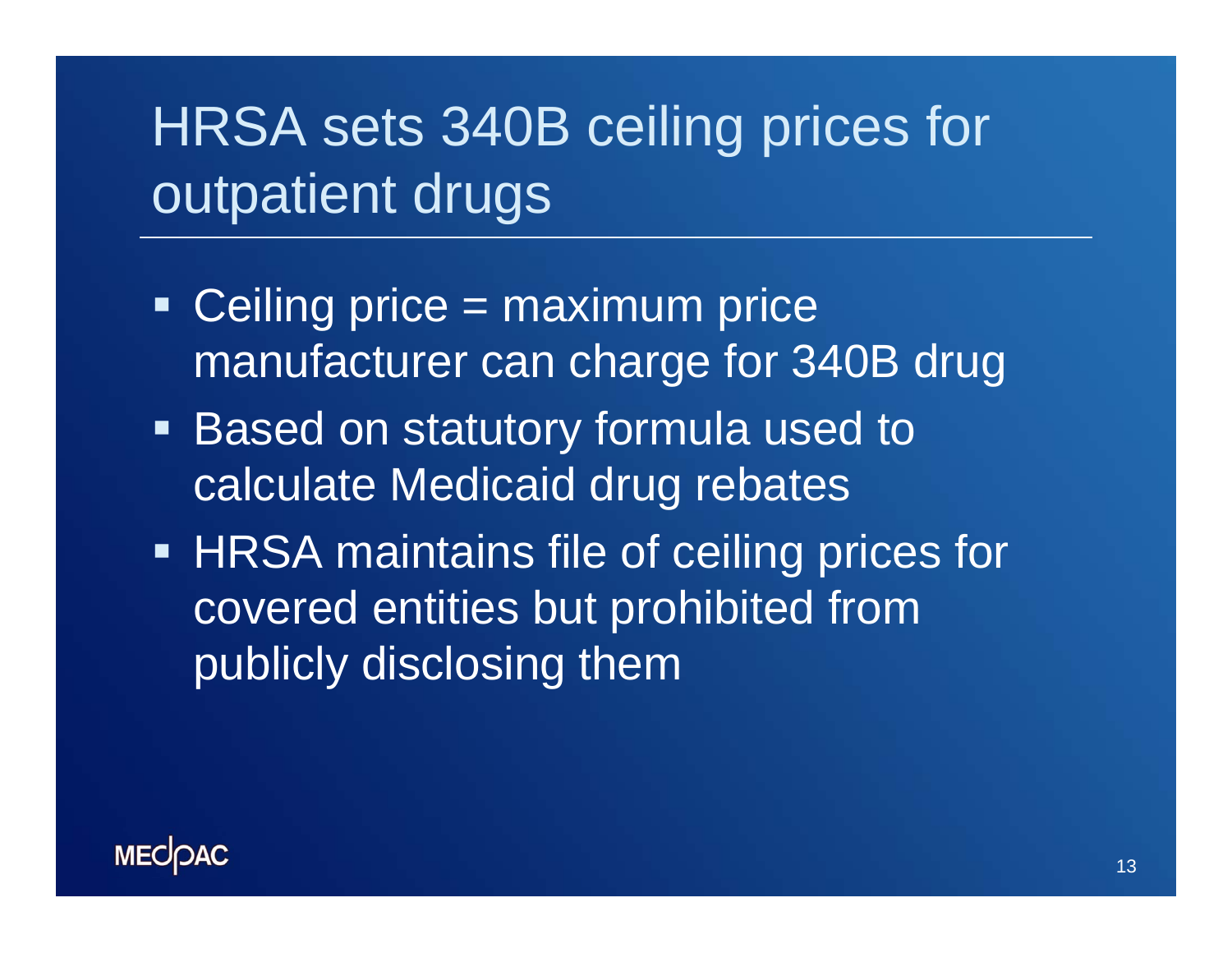## Estimating discount on outpatient drugs for 340B hospitals

- Ξ To precisely calculate discount, need to know average manufacturer price (AMP) and best price, which are confidential
- We approximated average discount by using ASP (public data) as a proxy for AMP and applying minimum statutory rebate
	- 23.1% for brand drugs
	- **13% for generic drugs**
- Average discount = 22.5%\* of ASP

\*22.5% is weighted average of rebate for brand drugs and generic drugs.**MECOAC**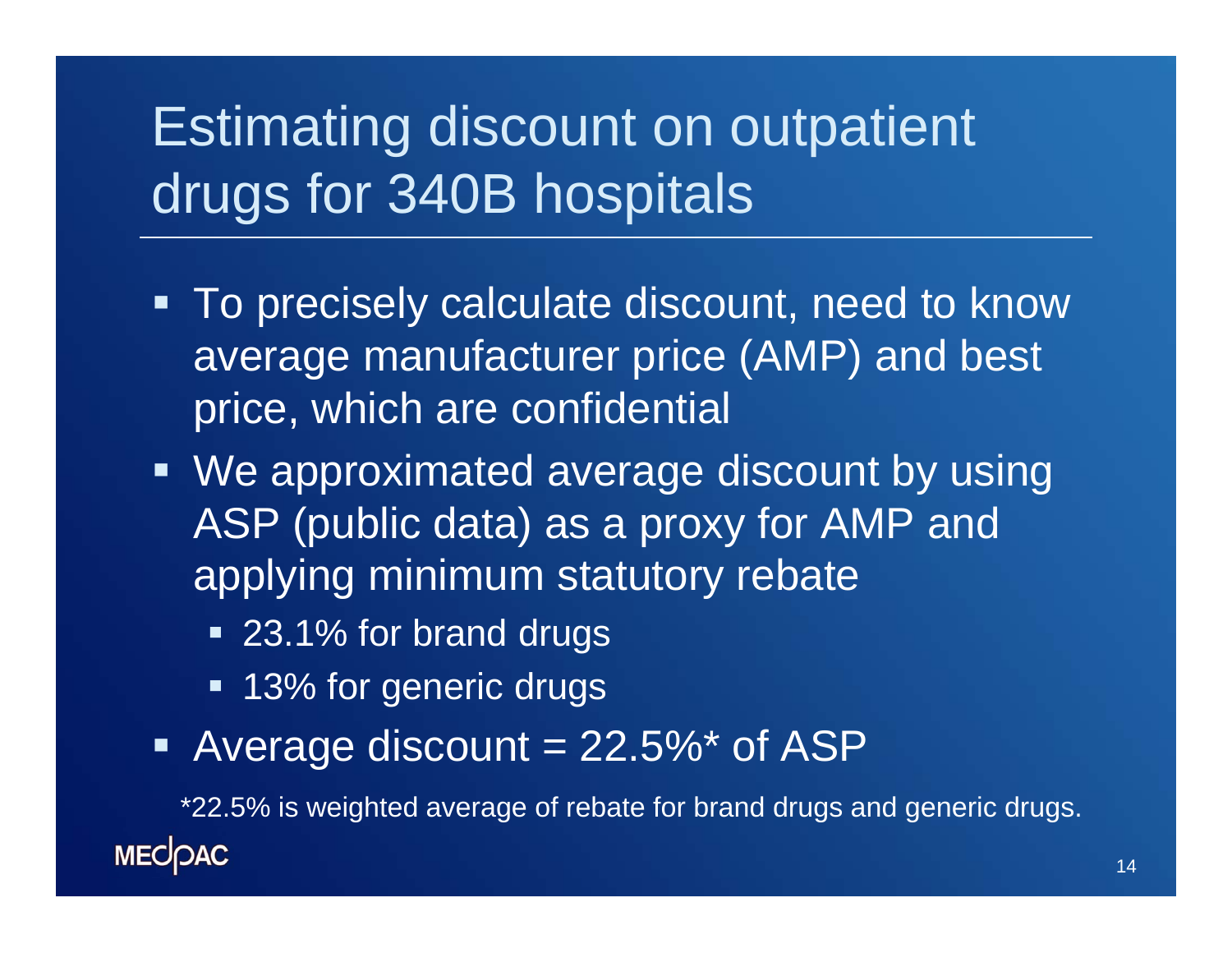## Estimated discount of 22.5% is lower bound of actual discount

- **AMP** usually greater than ASP
- We don't have access to best price data
- Without AMP data, we can't calculate the inflation rebate, which is added if AMP has grown faster than inflation since drug's market date
- **HRSA contractor (Apexus) negotiates steeper** discounts on certain drugs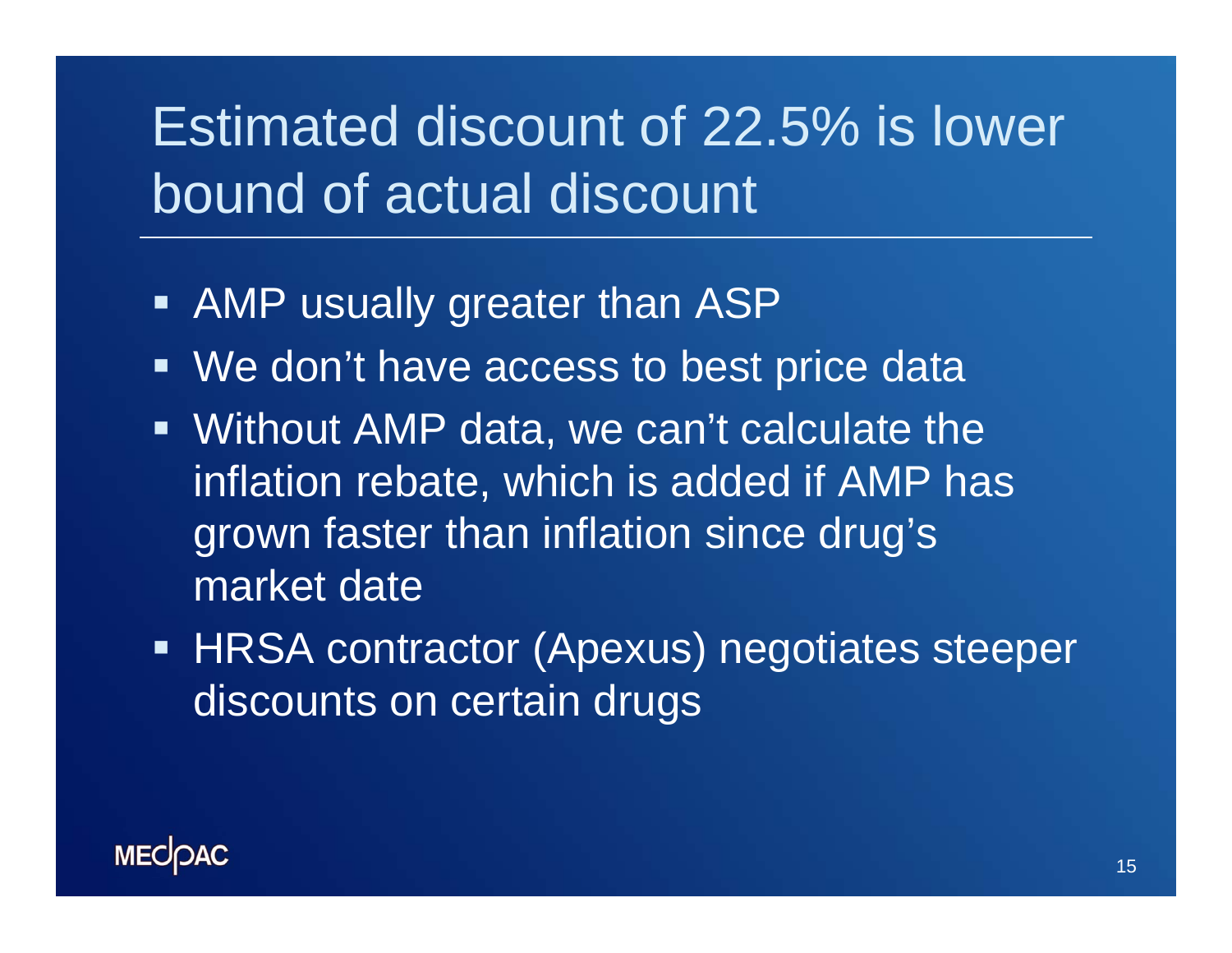### Difference between Medicare payments and acquisition cost for 340B hospitals, 2013

| Categories,    | <b>OPD</b><br>drug rev | <b>Acquisition</b><br><b>cost</b> | OPD drug rev - Cost |               |           |
|----------------|------------------------|-----------------------------------|---------------------|---------------|-----------|
| 340B hospitals |                        |                                   | <b>Dollars</b>      | % overall rev | % OPD rev |
| All hospitals  | \$3.2                  | \$2.4                             | \$0.8               | 1.1%          | 4.5%      |
| Urban          | 3.0                    | 2.2                               | 0.8                 | 1.1           | 4.7       |
| <b>Rural</b>   | 0.3                    | 0.2                               | 0.1                 | 1.0           | 3.0       |
| Major teaching | 1.4                    | 1.0                               | 0.4                 | 1.3           | 5.8       |
| Other teaching | 1.1                    | 0.8                               | 0.3                 | 1.0           | 4.3       |
| Non teaching   | 0.7                    | 0.6                               | 0.2                 | 0.9           | 3.3       |
| Non-profit     | 2.5                    | 1.8                               | 0.6                 | 1.1           | 4.4       |
| Government     | 0.8                    | 0.6                               | 0.2                 | 1.2           | 4.8       |

Note: Dollar amounts are in billions. We excluded 340B hospitals that are CAHs and those for which we did not have OPD revenue or overall Medicare revenue.

Source: MedPAC analysis of Medicare claims and HRSA file on hospital 340B participation, 2013



Data are preliminary and subject to change